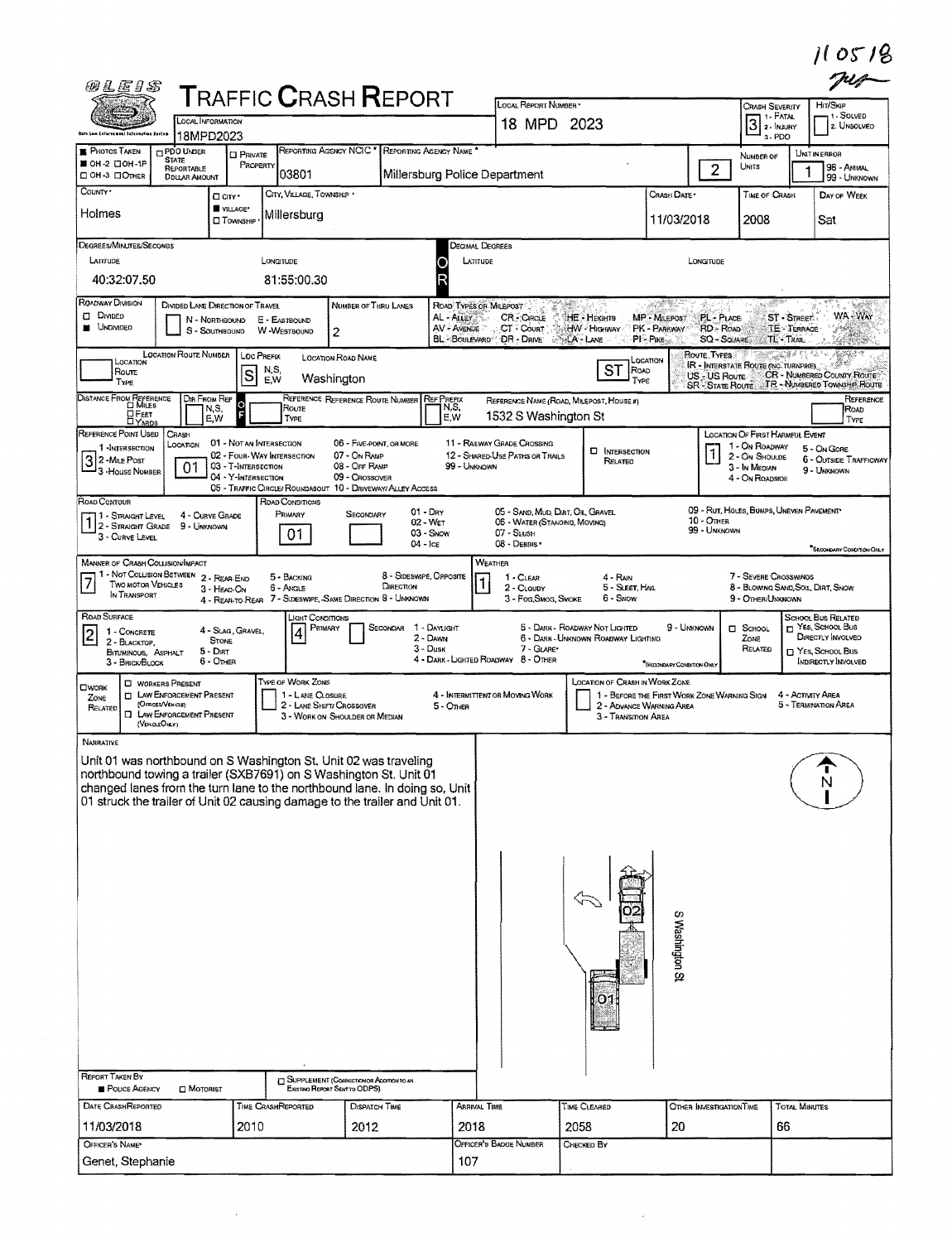|                                                                              | LINIT                                                                                                                                                                                                                    |                                                                                                                                                                |                                                                                                                                                                                                   |                                                                                                                                                              |                                                                                                                                                               | <b>LOCAL REPORT NUMBER</b>                                                                                                     |                                                  |                                                                                                                                                                                                                                                                                                                                           |  |  |  |
|------------------------------------------------------------------------------|--------------------------------------------------------------------------------------------------------------------------------------------------------------------------------------------------------------------------|----------------------------------------------------------------------------------------------------------------------------------------------------------------|---------------------------------------------------------------------------------------------------------------------------------------------------------------------------------------------------|--------------------------------------------------------------------------------------------------------------------------------------------------------------|---------------------------------------------------------------------------------------------------------------------------------------------------------------|--------------------------------------------------------------------------------------------------------------------------------|--------------------------------------------------|-------------------------------------------------------------------------------------------------------------------------------------------------------------------------------------------------------------------------------------------------------------------------------------------------------------------------------------------|--|--|--|
|                                                                              |                                                                                                                                                                                                                          |                                                                                                                                                                |                                                                                                                                                                                                   |                                                                                                                                                              |                                                                                                                                                               | 18 MPD 2023                                                                                                                    |                                                  |                                                                                                                                                                                                                                                                                                                                           |  |  |  |
| UNIT NUMBER                                                                  | OWNER NAME: LAST, FIRST, MIDDLE ( C SAME AS DRIVER )                                                                                                                                                                     |                                                                                                                                                                |                                                                                                                                                                                                   |                                                                                                                                                              | OWNER PHONE NUMBER                                                                                                                                            |                                                                                                                                | DAMAGE SCALE                                     | DAMAGE AREA                                                                                                                                                                                                                                                                                                                               |  |  |  |
| 1                                                                            | Lyons, Michael, Dale                                                                                                                                                                                                     |                                                                                                                                                                |                                                                                                                                                                                                   |                                                                                                                                                              | 330-473-8296                                                                                                                                                  | 4                                                                                                                              |                                                  | Front                                                                                                                                                                                                                                                                                                                                     |  |  |  |
|                                                                              | OWNER ADDRESS: CITY, STATE, ZIP<br><b>SAME AS DRIVER</b> )                                                                                                                                                               |                                                                                                                                                                |                                                                                                                                                                                                   |                                                                                                                                                              |                                                                                                                                                               |                                                                                                                                |                                                  | о                                                                                                                                                                                                                                                                                                                                         |  |  |  |
|                                                                              | 10209 Cr 320, Millersburg, OH, 44654                                                                                                                                                                                     |                                                                                                                                                                |                                                                                                                                                                                                   |                                                                                                                                                              |                                                                                                                                                               |                                                                                                                                | 1 - None                                         | ▫                                                                                                                                                                                                                                                                                                                                         |  |  |  |
|                                                                              | LP STATE LICENSE PLATE NUMBER                                                                                                                                                                                            |                                                                                                                                                                | <b>VEHICLE IDENTIFICATION NUMBER</b>                                                                                                                                                              |                                                                                                                                                              |                                                                                                                                                               | # Occupants                                                                                                                    | 2 - MINOR                                        |                                                                                                                                                                                                                                                                                                                                           |  |  |  |
|                                                                              |                                                                                                                                                                                                                          |                                                                                                                                                                |                                                                                                                                                                                                   |                                                                                                                                                              |                                                                                                                                                               |                                                                                                                                |                                                  |                                                                                                                                                                                                                                                                                                                                           |  |  |  |
| OН                                                                           | <b>HON3964</b>                                                                                                                                                                                                           |                                                                                                                                                                | 1FBHE31HXSHB42200                                                                                                                                                                                 |                                                                                                                                                              |                                                                                                                                                               | $\Box$<br>□<br>1<br>3 - FUNCTIONAL                                                                                             |                                                  |                                                                                                                                                                                                                                                                                                                                           |  |  |  |
| <b>VEHICLE YEAR</b><br>1995                                                  | <b>VEHICLE MAKE</b>                                                                                                                                                                                                      |                                                                                                                                                                | <b>VEHICLE MODEL</b>                                                                                                                                                                              |                                                                                                                                                              | VEHICLE COLOR                                                                                                                                                 |                                                                                                                                | 4 - DISABLING                                    |                                                                                                                                                                                                                                                                                                                                           |  |  |  |
| <b>PROOF OF</b>                                                              | Ford<br>INSURANCE COMPANY                                                                                                                                                                                                |                                                                                                                                                                | Econoline E350<br>POLICY NUMBER                                                                                                                                                                   |                                                                                                                                                              | <b>BLU</b>                                                                                                                                                    |                                                                                                                                |                                                  | о<br>о                                                                                                                                                                                                                                                                                                                                    |  |  |  |
| INSURANCE                                                                    |                                                                                                                                                                                                                          |                                                                                                                                                                |                                                                                                                                                                                                   | Towed By                                                                                                                                                     |                                                                                                                                                               |                                                                                                                                | 9 - UNKNOWN                                      | $\Box$                                                                                                                                                                                                                                                                                                                                    |  |  |  |
| SHOWN                                                                        | Geico                                                                                                                                                                                                                    |                                                                                                                                                                | 4402915138                                                                                                                                                                                        | Riaz                                                                                                                                                         |                                                                                                                                                               |                                                                                                                                |                                                  | RET                                                                                                                                                                                                                                                                                                                                       |  |  |  |
|                                                                              | Carrier Name, Address, City, State, Zip                                                                                                                                                                                  |                                                                                                                                                                |                                                                                                                                                                                                   |                                                                                                                                                              |                                                                                                                                                               |                                                                                                                                |                                                  | CARRIER PHONE                                                                                                                                                                                                                                                                                                                             |  |  |  |
|                                                                              |                                                                                                                                                                                                                          |                                                                                                                                                                |                                                                                                                                                                                                   |                                                                                                                                                              |                                                                                                                                                               |                                                                                                                                |                                                  |                                                                                                                                                                                                                                                                                                                                           |  |  |  |
| US DOT                                                                       | VEHICLE WEIGHT GVWR/GCWR<br>1 - LESS THAN OR EQUAL TO 10K LBS                                                                                                                                                            |                                                                                                                                                                | Cargo Body Type<br>01 - No CARGO BODY TYPE/NOT APPLICABL 09 - POLE                                                                                                                                |                                                                                                                                                              |                                                                                                                                                               | <b>TRAFFICWAY DESCRIPTION</b><br>11 - Two-Way, Not Divided                                                                     |                                                  |                                                                                                                                                                                                                                                                                                                                           |  |  |  |
| HM PLACARD ID NO.                                                            | 2 - 10,001 to 26,000k Las                                                                                                                                                                                                |                                                                                                                                                                | 02 <sub>1</sub><br>02 - Bus/ Van (9-15 Seats, Inc Driver)<br>03 - Bus (16+ Seats, Inc Driver)                                                                                                     | 10 - CARGO TANK<br>11 - FLAT BED                                                                                                                             |                                                                                                                                                               |                                                                                                                                |                                                  | 2 - Two-Way, Not Divided, Continuous Left Turn Lane<br>3 - T WO-WAY, DIMDED, UNPROTECTED (PAINTED OR GRASS > <ft.) media<="" td=""></ft.)>                                                                                                                                                                                                |  |  |  |
|                                                                              | 3 - MORE THAN 26,000K LBS.                                                                                                                                                                                               |                                                                                                                                                                | 04 - VEHICLE TOWING ANOTHER VEHICLE                                                                                                                                                               | 12 - Duse                                                                                                                                                    |                                                                                                                                                               | 4 - Two-Way, Divided, Positive MedianBarrier                                                                                   |                                                  |                                                                                                                                                                                                                                                                                                                                           |  |  |  |
|                                                                              | <b>HAZARDOUS MATERIAL</b>                                                                                                                                                                                                |                                                                                                                                                                | 05 - Logging<br>06 - INTERMODAL CONTAINER CHASIS                                                                                                                                                  | 13 - CONCRETE MIXER<br>14 - AUTO TRANSPORTER                                                                                                                 |                                                                                                                                                               | 5 - ONE-WAY TRAFFICWAY                                                                                                         |                                                  |                                                                                                                                                                                                                                                                                                                                           |  |  |  |
|                                                                              | HM CLASS<br><b>CI RELATED</b><br>NUMBER                                                                                                                                                                                  |                                                                                                                                                                | 07 - CARGO VAN/ENCLOSED BOX<br>08 - GRAIN, CHIPS, GRAVEL                                                                                                                                          | 15 - GARBAGE /REFUSE<br>99 - OTHER/UNKNOWN                                                                                                                   |                                                                                                                                                               | □ Hit / Skip Unit                                                                                                              |                                                  |                                                                                                                                                                                                                                                                                                                                           |  |  |  |
|                                                                              | NON-MOTORIST LOCATION PRIOR TO IMPACT                                                                                                                                                                                    | TYPE OF USE                                                                                                                                                    | UNIT TYPE                                                                                                                                                                                         |                                                                                                                                                              |                                                                                                                                                               |                                                                                                                                |                                                  |                                                                                                                                                                                                                                                                                                                                           |  |  |  |
|                                                                              | 01 - INTERSECTION - MARKED CROSSWAL<br>02 - INTERSECTION NO CROSSWALK<br>03 - INTERSECTION OTHER<br>04 - MIDBLOCK - MARKED CROSSWALK<br>05 - TRAVEL LANE - OTHER LOCATION<br>06 - BICYCLE LANE<br>07 - SHOULDER/ROADSIDE | 1 - PERSONAL<br>2 - COMMERCIAL<br>3 - GOVERNMENT                                                                                                               | 21<br>01 - Sub-COMPACT<br>02 - COMPACT<br>99 - UNKNOWN 03 - MID SIZE<br>ов Hit/Skip<br>$04 - Fu$ Size<br>05 - Minivan<br>06 - Sport UTILITY VEHICLE                                               |                                                                                                                                                              | 14 - SINGLE UNIT TRUCK: 3+ AXLES<br>15 - SINGLE UNIT TRUCK/ TRAILER<br>16 - TRUCK/TRACTOR (BOBTAIL)<br>17 - TRACTOR/SEMI-TRAILER                              |                                                                                                                                |                                                  | Passenger Vehicles (less than 9 passengers Med/Heavy Trucks or Combo Units > 10k lbs Bus/Van/Limo(9 or More Including Driver)<br>13 - SINGLE UNIT TRUCK OR VAN ZAXLE, 6 TIRES 21 - BUS/VAN (9-15 SEATS, INC DANER)<br>22 - Bus (16+ Seats, Inc Draver)<br>NON-MOTORIST<br>23 - ANIMAL WITH RIDER<br>24 - ANIMAL WITH BUGGY, WAGON, SURREY |  |  |  |
|                                                                              | 08 - Sidewalk<br>09 - MEDIAN CROSSING ISLAND                                                                                                                                                                             |                                                                                                                                                                | 07 - Prokup                                                                                                                                                                                       |                                                                                                                                                              | 18 - TRACTOR/DOUBLE<br>19 - TRACTOR/TRIPLES                                                                                                                   |                                                                                                                                |                                                  | 25 - BICYCLE/PEDACYCLIST<br>26 - PEDESTRIAN/SKATER                                                                                                                                                                                                                                                                                        |  |  |  |
|                                                                              | 10 - DRIVE WAY ACCESS                                                                                                                                                                                                    | <b>O IN EMERGENCY</b><br>RESPONSE                                                                                                                              | 08 - VAN<br>09 - MOTORCYCLE                                                                                                                                                                       |                                                                                                                                                              | 20 - OTHER MED/HEAVY VEHICLE                                                                                                                                  |                                                                                                                                |                                                  | 27 - OTHER NON-MOTORIST                                                                                                                                                                                                                                                                                                                   |  |  |  |
|                                                                              | 11 - SHARED-USE PATH OR TRAIL<br>12 - NON-TRAFFICWAY AREA                                                                                                                                                                |                                                                                                                                                                | 10 - MOTORIZED BICYCLE<br>11 - SNOWMOSILE/ATV                                                                                                                                                     |                                                                                                                                                              |                                                                                                                                                               | HAS HM PLACARD                                                                                                                 |                                                  |                                                                                                                                                                                                                                                                                                                                           |  |  |  |
|                                                                              | 99 - OTHER/UNKNOWN                                                                                                                                                                                                       |                                                                                                                                                                | 12 - OTHER PASSENGER VEHICLE                                                                                                                                                                      |                                                                                                                                                              |                                                                                                                                                               |                                                                                                                                |                                                  |                                                                                                                                                                                                                                                                                                                                           |  |  |  |
| 01                                                                           | $02 - T_Ax_1$<br>03 - RENTAL TRUCK (OVER 10K LBS)<br>04 - Bus - School (Public or Private) 12 - Military<br>05 - Bus - Transit<br>06 - Bus - CHARTER<br>07 - Bus - SHUTTLE<br>08 - Bus - Other                           | $10 -$ Fine<br>11 - HIGHWAY/MAINTENANCE<br>13 - Pouce<br>14 - Public Utitury<br>15 - OTHER GOVERNMENT<br>16 - CONSTRUCTION EQIP                                | 18 - FARM EQUIPMENT<br>19 - Мотовноме<br>20 - GOLF CART<br>$21 -$ TRAIN<br>22 - OTHER (EXPLAN IN NABRATIVE)                                                                                       | 01 - None<br>03<br>02 - CENTER FRONT<br>03 - Right Front<br><b>IMPACT ARE 04 - RIGHT SIDE</b><br>05 - Right Rear<br>03<br>06 - REAR CENTER<br>07 - LEFT REAR | 14 - Отнев                                                                                                                                                    | 08 - LEFT SIDE<br>09 - LEFT FRONT<br>10 - TOP AND WINDOWS<br>11 - UNDERCARRIAGE<br>12 - LOAD/TRAILER<br>13 - TOTAL (ALL AREAS) | 99 - UNKNOVIN                                    | 1 - NON-CONTACT<br>2 - NON-COLLISION<br>3 - STRIKING<br>4 - STRUCK<br>5 - STRIKING/STRUCK<br>9 - Unknown                                                                                                                                                                                                                                  |  |  |  |
| PRE-CRASH ACTIONS<br>03<br>99 - UNKNOWN                                      | MOTORIST<br>01 - STRAIGHT AHEAD<br>02 - BACKING<br>03 - Changing Lanes<br>04 - OVERTAKING/PASSING<br>05 - MAKING RIGHT TURN<br>06 - MAXING LEFT TURN                                                                     | 07 - MAKING U-TURN<br>08 - ENTERING TRAFFIC LANE<br>09 - LEAVING TRAFFIC LANE<br>10 - PARKED<br>11 - SLOWING OR STOPPED IN TRAFFIC<br>12 - DRIVERLESS          | 13 - NEGOTATING A CURVE<br>14 - OTHER MOTORIST ACTIO                                                                                                                                              | NON-MOTORIST<br>17 - WORKING<br>20 - STANDING                                                                                                                | 15 - ENTERING OR CROSSING SPECIFIED LOCATIO<br>16 - WALKING RUNNING, JOGGING, PLAYING, CYCLING<br>18 - Pushing Vehicle<br>19 - APPROACHING OR LEAVING VEHICLE |                                                                                                                                |                                                  | 21 - OTHER NON MOTORIST ACTION                                                                                                                                                                                                                                                                                                            |  |  |  |
| PRIMARY                                                                      | CONTRIBUTING CIRCUMSTANCE                                                                                                                                                                                                |                                                                                                                                                                |                                                                                                                                                                                                   | NON-MOTORIST                                                                                                                                                 |                                                                                                                                                               |                                                                                                                                | Vehicle Defects                                  |                                                                                                                                                                                                                                                                                                                                           |  |  |  |
|                                                                              | MOTORIST<br>$01 - None$                                                                                                                                                                                                  |                                                                                                                                                                | 11 - IMPROPER BACKING                                                                                                                                                                             | <b>22 - NONE</b>                                                                                                                                             |                                                                                                                                                               |                                                                                                                                |                                                  | 01 - TURN SIGNALS<br>02 - HEAD LAMPS                                                                                                                                                                                                                                                                                                      |  |  |  |
| 10                                                                           | 02 - FAILURE TO YIELD<br>03 - RAN RED LIGHT                                                                                                                                                                              |                                                                                                                                                                | 12 - IMPROPER START FROM PARKED POSITION<br>13 - STOPPED OR PARKED LLEGALLY                                                                                                                       | 23 - IMPROPER CROSSING<br>24 - DARTING                                                                                                                       |                                                                                                                                                               |                                                                                                                                |                                                  | 03 - TAIL LAMPS<br>04 - Brakes                                                                                                                                                                                                                                                                                                            |  |  |  |
| Secondary                                                                    | 04 - RAN STOP SIGN<br>05 - Exceeped Speed Limit                                                                                                                                                                          |                                                                                                                                                                | 14 - OPERATING VEHICLE IN NEGLIGENT MANNER<br>15 - SWERING TO AVOID (DUE TO EXTERNAL CONDITIONS)                                                                                                  | 25 - LYNG AND/OR ILLEGALLY IN ROADWAY<br>26 - FALURE TO YIELD RIGHT OF WAY                                                                                   |                                                                                                                                                               |                                                                                                                                |                                                  | 05 - Steering<br>06 - TIRE BLOWOUT                                                                                                                                                                                                                                                                                                        |  |  |  |
|                                                                              | 06 - UNSAFE SPEED<br>07 - IMPROPER TURN                                                                                                                                                                                  |                                                                                                                                                                | 16 - Wriong Side/Wriong Way                                                                                                                                                                       | 27 - NOT VISIBLE (DARK CLOTHING)                                                                                                                             |                                                                                                                                                               |                                                                                                                                |                                                  | 07 - WORN OR SLICK TIRES                                                                                                                                                                                                                                                                                                                  |  |  |  |
|                                                                              | 08 - LEFT OF CENTER                                                                                                                                                                                                      |                                                                                                                                                                | 17 - FALURE TO CONTROL<br>18 - VISION OBSTRUCTION                                                                                                                                                 | 28 - INATTENTIVE<br>29 - FAILURE TO OBEY TRAFFIC SIGNS                                                                                                       |                                                                                                                                                               |                                                                                                                                |                                                  | 08 - TRAILER EQUIPMENT DEFECTIVE<br>09 - MOTOR TROUBLE                                                                                                                                                                                                                                                                                    |  |  |  |
| 99 - Unknown                                                                 | 09 - FOLLOWED TOO CLOSELY/ACDA<br>10 - IMPROPER LANE CHANGE                                                                                                                                                              |                                                                                                                                                                | 19 - OPERATING DEFECTIVE EQUIPMENT<br>20 - LOAD SHIFTING/FALUNG/SPILLING                                                                                                                          | /SIGNALS/OFFICER<br>30 - WRONG SIDE OF THE ROAD                                                                                                              |                                                                                                                                                               |                                                                                                                                |                                                  | 10 - DISABLED FROM PRIOR ACCIDENT<br>11 - Other Defects                                                                                                                                                                                                                                                                                   |  |  |  |
|                                                                              | PASSING OFF ROAD                                                                                                                                                                                                         |                                                                                                                                                                | 21 - Other Improper Action                                                                                                                                                                        | 31 - OTHER NON-MOTORIST ACTION                                                                                                                               |                                                                                                                                                               |                                                                                                                                |                                                  |                                                                                                                                                                                                                                                                                                                                           |  |  |  |
| <b>SEQUENCE OF EVENTS</b>                                                    |                                                                                                                                                                                                                          |                                                                                                                                                                | <b>NON-COLLISION EVENTS</b>                                                                                                                                                                       |                                                                                                                                                              |                                                                                                                                                               |                                                                                                                                |                                                  |                                                                                                                                                                                                                                                                                                                                           |  |  |  |
| 21<br>20                                                                     |                                                                                                                                                                                                                          | 6                                                                                                                                                              | 01 - OVERTURN/ROLLOVER<br>02 - FIRE/EXPLOSION                                                                                                                                                     | 06 - EQUIPMENT FAILURE                                                                                                                                       | (BLOWN TIRE, BRAKE FAILURE, ETC)                                                                                                                              | 10 - CROSS MEDIAN                                                                                                              | 11 - Cross CENTER LINE                           |                                                                                                                                                                                                                                                                                                                                           |  |  |  |
| FIRST<br>HARMFUL <sup>1</sup>                                                | Most)                                                                                                                                                                                                                    | 99 - UNKNOWN                                                                                                                                                   | 03 - IMMERSION                                                                                                                                                                                    | 07 - SEPARATION OF UNITS<br>08 - RAN OFF ROAD RIGHT                                                                                                          |                                                                                                                                                               |                                                                                                                                | OPPOSITE DIRECTION OF TRAVEL                     |                                                                                                                                                                                                                                                                                                                                           |  |  |  |
| Event                                                                        | <b>HARMFUL</b><br>EVENT                                                                                                                                                                                                  |                                                                                                                                                                | 04 - JACKKNIFE<br>05 - CARGO/EQUIPMENT LOSS OR SHIFT 09 - RAN OFF ROAD LEFT                                                                                                                       |                                                                                                                                                              |                                                                                                                                                               |                                                                                                                                | 12 - DOWNHILL RUNAWAY<br>13 - OTHER NON-COLUSION |                                                                                                                                                                                                                                                                                                                                           |  |  |  |
|                                                                              |                                                                                                                                                                                                                          |                                                                                                                                                                | COLLISION WITH FIXED, OBJECT                                                                                                                                                                      |                                                                                                                                                              |                                                                                                                                                               |                                                                                                                                |                                                  |                                                                                                                                                                                                                                                                                                                                           |  |  |  |
| 14 - PEDESTRIAN<br>15 - PEDALCYCLE<br>17 - Annaal - Farm<br>18 - Animal Deer | COLLISION WITH PERSON, VEHICLE OR OBJECT NOT FIXED<br>16 - RAILWAY VEHICLE (TRAIN, ENGINE)                                                                                                                               | 21 - PARKED MOTOR VEHICLE<br>22 - WORK ZONE MAINTENANCE EQUIPMENT<br>23 - STRUCK BY FALLING, SHIFTING CARGO<br>OR ANYTHING SET IN MOTION BY A<br>MOTOR VEHICLE | 25 - IMPACT ATTENUATOR/CRASH CUSHIO/83 - MEDIAN CABLE BARRIER<br>26 - BRIDGE OVERHEAD STRUCTURE<br>27 - BRIDGE PIER OR ABUTMENT<br>28 - BRIDGE PARAPET<br>29 - Bridge Rail<br>30 - GUARDRAIL FACE | 36 - MEDIAN OTHER BARRIER<br>37 - TRAFFIC SIGN POST<br>38 - OVERHEAD SIGN POST                                                                               | 34 - MEDIAN GUARDRAIL BARRIER<br>35 - MEDIAN CONCRETE BARRIER                                                                                                 | OR SUPPORT<br>42 - CULVERT<br>43 - Cune<br>44 - Олсн<br>45 - EMBANKMENT                                                        | 41 - OTHER POST, POLE                            | 48 - TREE<br>49 - FIRE HYDRANT<br>50 - WORK ZONE MAINTENANCE<br>EQUIPMENT<br>51 - WALL, BUILDING, TUNNEL<br>52 - OTHER FIXED OBJECT                                                                                                                                                                                                       |  |  |  |
| 19 - ANIMAL-OTHER                                                            | 20 - MOTOR VEHICLE IN TRANSPORT                                                                                                                                                                                          | 24 - OTHER MOVABLE OBJECT                                                                                                                                      | 31 - GUARDRAILEND                                                                                                                                                                                 |                                                                                                                                                              | 39 - LIGHT/LUMINARIES SUPPORT                                                                                                                                 | 46 - FENCE                                                                                                                     |                                                  |                                                                                                                                                                                                                                                                                                                                           |  |  |  |
|                                                                              |                                                                                                                                                                                                                          |                                                                                                                                                                | 32 - PORTABLE BARRIER                                                                                                                                                                             | 40 - Unury Pous                                                                                                                                              |                                                                                                                                                               | 47 - MAILBOX                                                                                                                   |                                                  |                                                                                                                                                                                                                                                                                                                                           |  |  |  |
| UNIT SPEED                                                                   | Posted Speed<br>TRAFFIC CONTROL                                                                                                                                                                                          |                                                                                                                                                                |                                                                                                                                                                                                   |                                                                                                                                                              | UNIT DIRECTION                                                                                                                                                |                                                                                                                                | 1 - Norm                                         | 5 - NORTHEAST<br>9 - UNKNOWN                                                                                                                                                                                                                                                                                                              |  |  |  |
| 5                                                                            | 12<br>35                                                                                                                                                                                                                 | 01 - No CONTROLS<br>02 - S TOP SIGN                                                                                                                            | 07 - RAILROAD CROSSBUCKS<br>08 - RAUROAD FLASHERS                                                                                                                                                 | 13 - Crosswalk LINES<br>14 - WALK/DON'T WALK                                                                                                                 | FROM                                                                                                                                                          | To<br>1                                                                                                                        | 2 - South<br>$3 - E$ AST                         | 6 - NORTHWEST<br>7 - SOUTHEAST                                                                                                                                                                                                                                                                                                            |  |  |  |
| <b>IT STATED</b>                                                             |                                                                                                                                                                                                                          | 03 - YIELD SIGN<br>04 - TRAFFIC SIGNAL                                                                                                                         | 09 - RAILROAD GATES<br>10 - Costruction Barricade                                                                                                                                                 | 15 - O THER<br>16 - Not Reported                                                                                                                             |                                                                                                                                                               |                                                                                                                                | 4 - West                                         | 8 - SOUTHWEST                                                                                                                                                                                                                                                                                                                             |  |  |  |
| <b>B</b> ESTIMATED                                                           |                                                                                                                                                                                                                          | 05 - TRAFFIC FLASHERS<br>06 - SCHOOL ZONE                                                                                                                      | 11 - PERSON (FLAGGER, OFFICER<br>12 - PAVEMENT MARKINGS                                                                                                                                           |                                                                                                                                                              |                                                                                                                                                               |                                                                                                                                |                                                  |                                                                                                                                                                                                                                                                                                                                           |  |  |  |
|                                                                              |                                                                                                                                                                                                                          |                                                                                                                                                                |                                                                                                                                                                                                   |                                                                                                                                                              |                                                                                                                                                               |                                                                                                                                |                                                  |                                                                                                                                                                                                                                                                                                                                           |  |  |  |

 $\mathcal{L}(\mathcal{A})$  and  $\mathcal{L}(\mathcal{A})$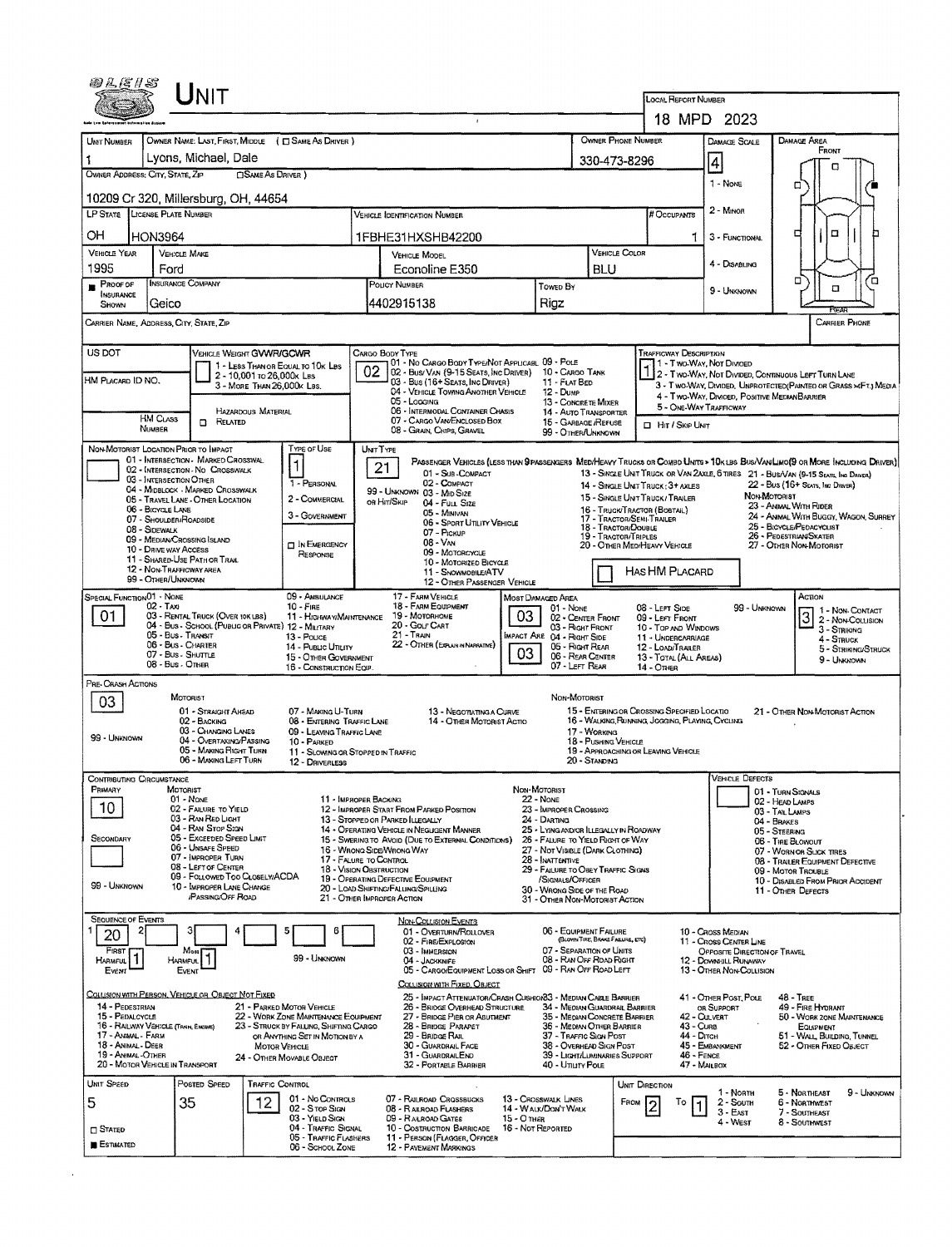| Unit                                                                                                                                                                                                                                                                                                                                                                                   |                                                                                                                                                                                                        |                                                                                                                                                                                                                                                                                                                                                                                                                       |                                                                                                                                                                                                                                                                                                                                      |                                                                                                                                                                                                                                   |                                                                                                                                         |                                                                                                                                                                                                                                                                                          |  |  |  |  |
|----------------------------------------------------------------------------------------------------------------------------------------------------------------------------------------------------------------------------------------------------------------------------------------------------------------------------------------------------------------------------------------|--------------------------------------------------------------------------------------------------------------------------------------------------------------------------------------------------------|-----------------------------------------------------------------------------------------------------------------------------------------------------------------------------------------------------------------------------------------------------------------------------------------------------------------------------------------------------------------------------------------------------------------------|--------------------------------------------------------------------------------------------------------------------------------------------------------------------------------------------------------------------------------------------------------------------------------------------------------------------------------------|-----------------------------------------------------------------------------------------------------------------------------------------------------------------------------------------------------------------------------------|-----------------------------------------------------------------------------------------------------------------------------------------|------------------------------------------------------------------------------------------------------------------------------------------------------------------------------------------------------------------------------------------------------------------------------------------|--|--|--|--|
|                                                                                                                                                                                                                                                                                                                                                                                        |                                                                                                                                                                                                        |                                                                                                                                                                                                                                                                                                                                                                                                                       |                                                                                                                                                                                                                                                                                                                                      |                                                                                                                                                                                                                                   | <b>LOCAL REPORT NUMBER</b><br>18 MPD 2023                                                                                               |                                                                                                                                                                                                                                                                                          |  |  |  |  |
| UNIT NUMBER<br>Miller, Daryl, A<br>2                                                                                                                                                                                                                                                                                                                                                   | OWNER NAME: LAST, FIRST, MIDDLE ( C SAME AS DRIVER )                                                                                                                                                   |                                                                                                                                                                                                                                                                                                                                                                                                                       | 330-231-4339                                                                                                                                                                                                                                                                                                                         | OWNER PHONE NUMBER                                                                                                                                                                                                                | DAMAGE SCALE<br>3                                                                                                                       | DAMAGE AREA<br>FRONT<br>п                                                                                                                                                                                                                                                                |  |  |  |  |
| OWNER ADDRESS: CITY, STATE, ZIP                                                                                                                                                                                                                                                                                                                                                        | <b>OSAME AS DRIVER</b> )                                                                                                                                                                               |                                                                                                                                                                                                                                                                                                                                                                                                                       |                                                                                                                                                                                                                                                                                                                                      |                                                                                                                                                                                                                                   | 1 - NONE                                                                                                                                | п                                                                                                                                                                                                                                                                                        |  |  |  |  |
| 3135 CR 135, Millersburg, OH, 44654<br>LP STATE LICENSE PLATE NUMBER                                                                                                                                                                                                                                                                                                                   |                                                                                                                                                                                                        | Vehicle Identification Number                                                                                                                                                                                                                                                                                                                                                                                         |                                                                                                                                                                                                                                                                                                                                      | # Occupants                                                                                                                                                                                                                       | $2 -$ MINOR                                                                                                                             |                                                                                                                                                                                                                                                                                          |  |  |  |  |
| OН<br><b>HAE9944</b>                                                                                                                                                                                                                                                                                                                                                                   |                                                                                                                                                                                                        | 1GT12UE89GF104417                                                                                                                                                                                                                                                                                                                                                                                                     |                                                                                                                                                                                                                                                                                                                                      |                                                                                                                                                                                                                                   | 3 - FUNCTIONAL                                                                                                                          | п<br>□                                                                                                                                                                                                                                                                                   |  |  |  |  |
| <b>VEHICLE YEAR</b><br><b>VEHICLE MAKE</b>                                                                                                                                                                                                                                                                                                                                             |                                                                                                                                                                                                        | <b>VEHICLE MODEL</b>                                                                                                                                                                                                                                                                                                                                                                                                  |                                                                                                                                                                                                                                                                                                                                      | VEHICLE COLOR                                                                                                                                                                                                                     | 4 - DISABLING                                                                                                                           |                                                                                                                                                                                                                                                                                          |  |  |  |  |
| 2016<br><b>GMC</b><br><b>INSURANCE COMPANY</b><br>$P$ ROOF OF                                                                                                                                                                                                                                                                                                                          |                                                                                                                                                                                                        | Sierra K2500 - SK2<br>POLICY NUMBER                                                                                                                                                                                                                                                                                                                                                                                   | <b>BLK</b><br>Towen By                                                                                                                                                                                                                                                                                                               |                                                                                                                                                                                                                                   |                                                                                                                                         | ′¤<br>$\Box$                                                                                                                                                                                                                                                                             |  |  |  |  |
| <b>INSURANCE</b><br>Westfield National<br>SHOWN                                                                                                                                                                                                                                                                                                                                        |                                                                                                                                                                                                        | WNP7356115                                                                                                                                                                                                                                                                                                                                                                                                            |                                                                                                                                                                                                                                                                                                                                      |                                                                                                                                                                                                                                   | 9 - UNKNOWN                                                                                                                             |                                                                                                                                                                                                                                                                                          |  |  |  |  |
| CARRIER NAME, ADDRESS, CITY, STATE, ZIP                                                                                                                                                                                                                                                                                                                                                |                                                                                                                                                                                                        |                                                                                                                                                                                                                                                                                                                                                                                                                       |                                                                                                                                                                                                                                                                                                                                      |                                                                                                                                                                                                                                   |                                                                                                                                         | CARRIER PHONE                                                                                                                                                                                                                                                                            |  |  |  |  |
| US DOT<br>HM PLACARD ID NO.<br><b>HM CLASS</b>                                                                                                                                                                                                                                                                                                                                         | VEHICLE WEIGHT GVWR/GCWR<br>1 - LESS THAN OR EQUAL TO 10K LBS<br>2 - 10,001 To 26,000k Las<br>3 - MORE THAN 26,000K LBS.<br>HAZARDOUS MATERIAL                                                         | CARGO BODY TYPE<br>101 - No CARGO BODY TYPE/NOT APPLICABL 09 - POLE<br>99<br>02 - Bus/Van (9-15 Seats, Inc Driver)<br>03 - Bus (16+ Seats, Inc Driver)<br>04 - VEHICLE TOWING ANOTHER VEHICLE<br>05 - Locaina<br>06 - INTERMODAL CONTAINER CHASIS                                                                                                                                                                     | 10 - Cargo Tank<br>11 - FLAT BED<br>12 - Dump<br>13 - CONCRETE MIXER<br>14 - AUTO TRANSPORTER                                                                                                                                                                                                                                        | <b>TRAFFICWAY DESCRIPTION</b><br>5 - ONE-WAY TRAFFICWAY                                                                                                                                                                           | 1 - Two-Way, Not Divided<br>4 - Two-Way, DIVIDED, POSITIVE MEDIANBARRIER                                                                | 1 2 - I WO-VVAY, I'VOI LUWUGU<br>2 - T WO-WAY, NOT DIVIDED, CONTINUOUS LEFT TURN LANE<br>3 - Two-Way, Divideo, Unprotected(Painted or Grass >4FT.) Media                                                                                                                                 |  |  |  |  |
| $\Box$ Related<br>NUMBER                                                                                                                                                                                                                                                                                                                                                               |                                                                                                                                                                                                        | 07 - CARGO VAN ENCLOSED BOX<br>08 - GRAIN, CHIPS, GRAVEL                                                                                                                                                                                                                                                                                                                                                              | 15 - GARBAGE /REFUSE<br>99 - OTHER/UNKNOWN                                                                                                                                                                                                                                                                                           | <b>II Hit / SKIP UNIT</b>                                                                                                                                                                                                         |                                                                                                                                         |                                                                                                                                                                                                                                                                                          |  |  |  |  |
| 01 - INTERSECTION - MARKEO CROSSWAL<br>02 - INTERSECTION - NO CROSSWALK<br>03 - INTERSECTION OTHER<br>04 - MIDBLOCK - MARKED CROSSWALK<br>05 - TRAVEL LANE - OTHER LOCATION<br>06 - BICYCLE LANE<br>07 - SHOULDER/ROADSIDE<br>08 - Sidewalk<br>09 - MEDIAN CROSSING ISLAND<br>10 - DRIVE WAY ACCESS<br>11 - SHARED-USE PATH OR TRAIL<br>12 - NON-TRAFFICWAY AREA<br>99 - OTHER/UNKNOWN | $\mathbf{1}$<br>1 - PERSONAL<br>2 - COMMERCIAL<br>3 - GOVERNMENT<br><b>TI IN EMERGENCY</b><br>RESPONSE                                                                                                 | PASSENGER VEHICLES (LESS THAN 9 PASSENGERS MEDIMEARY TRUCKS OR COMBO UNITS > 10K LBS BUS/VAN/LIMO(9 OR MORE INCLUDING DRIVER)<br>15<br>01 - Sub-COMPACT<br>02 - COMPACT<br>99 - UNKNOWN 03 - MID SIZE<br>or Hit/Skip<br>04 - Full Size<br>05 - Minevan<br>06 - SPORT UTILITY VEHICLE<br>07 - PICKUP<br>$08 - VAN$<br>09 - MOTORCYCLE<br>10 - MOTORIZED BICYCLE<br>11 - SNOWMOBILE/ATV<br>12 - OTHER PASSENGER VEHICLE |                                                                                                                                                                                                                                                                                                                                      | 14 - SINGLE UNIT TRUCK; 3+ AXLES<br>15 - SINGLE UNIT TRUCK/ TRAILER<br>16 - TRUCK/TRACTOR (BOBTAIL)<br>17 - Tractor/Semi-Trailer<br>18 - Tractor/Double<br>19 - TRACTORITRIPLES<br>20 - Other MediHeavy Vehicle<br>HAS HM PLACARD |                                                                                                                                         | 13 - SINGLE UNIT TRUCK OR VAN 2AXLE, 6 TIRES 21 - BUS/VAN (9-15 SEATS, INC DAVER)<br>22 - Bus (16+ Seats, Ing Danga)<br>NON-MOTORIST<br>23 - ANIMAL WITH RIDER<br>24 - ANIMAL WITH BUGGY, WAGON, SURREY<br>25 - BICYCLE/PEDACYCLIST<br>26 - PEDESTRIAN/SKATER<br>27 - OTHER NON-MOTORIST |  |  |  |  |
| SPECIAL FUNCTION 01 - NONE<br>02 - Taxi<br>01<br>03 - RENTAL TRUCK (OVER 10K LBS)<br>05 - Bus - Transit<br>06 - Bus - Charter<br>07 - Bus - SHUTTLE<br>08 - Bus - OTHER                                                                                                                                                                                                                | 09 - AMBULANCE<br>$10 -$ Fine<br>11 - HIGHWAY/MAINTENANCE<br>04 - Bus - SCHOOL (PUBLIC OR PRIVATE) 12 - MILITARY<br>13 - Pouce<br>14 - Pueuc Unury<br>15 - OTHER GOVERAMENT<br>16 - CONSTRUCTION EQIP. | 17 - FARM VEHICLE<br>18 - FARM EQUIPMENT<br>07<br>19 - Мотояноме<br>20 - Golf Cart<br>$21 -$ TRAIN<br>22 - OTHER (EXPLAIN IN NARRATIVE)<br>07                                                                                                                                                                                                                                                                         | MOST DAMAGED AREA<br>$01 - None$<br>02 - CENTER FRONT<br>03 - RIGHT FRONT<br>IMPACT ARE 04 - RIGHT SIDE<br>05 - Right Rear<br>06 - REAR CENTER<br>07 - LEFT REAR                                                                                                                                                                     | 08 - LEFT SIDE<br>09 - LEFT FRONT<br>10 - TOP AND WINDOWS<br>11 - UNDERCABRIAGE<br>12 - LOAD/TRAILER<br>13 - TOTAL (ALL AREAS)<br>14 - Отнев                                                                                      | 99 - UNKNOWN                                                                                                                            | ACTION<br>1 1 NON-CONTACT<br>4<br>2 - Non-Couusion<br>3 - STRIKING<br>4 - STRUCK<br>5 - STRIKING/STRUCK<br>9 - UNKNOWN                                                                                                                                                                   |  |  |  |  |
| PRE- CRASH ACTIONS<br>MOTORIST<br>01<br>01 - STRAIGHT AHEAD<br>02 - BACKING<br>03 - CHANGING LANES<br>99 - UNKNOWN<br>04 - OVERTAKING/PASSING<br>05 - MAKING RIGHT TURN<br>06 - MAKING LEFT TURN                                                                                                                                                                                       | 07 - MAKING U-TURN<br>08 - ENTERING TRAFFIC LANE<br>09 - LEAVING TRAFFIC LANE<br>10 - PARKED<br>12 - DRIVERLESS                                                                                        | 13 - Negotiating a Curve<br>14 - OTHER MOTORIST ACTIO<br>11 - SLOWING OR STOPPED IN TRAFFIC                                                                                                                                                                                                                                                                                                                           | Non-MOTORIST<br>17 - Working<br>18 - PUSHING VEHICLE<br>20 - STANDING                                                                                                                                                                                                                                                                | 15 - ENTERING OR CROSSING SPECIFIED LOCATIO<br>16 - WALKING, RUNNING, JOGGING, PLAYING, CYCLING<br>19 - APPROACHING OR LEAVING VEHICLE                                                                                            |                                                                                                                                         | 21 - OTHER NON-MOTORIST ACTION                                                                                                                                                                                                                                                           |  |  |  |  |
| JONTRIBUTING CIRCUMSTANCE<br>PRIMARY<br>MOTORIST<br>01 - NONE<br>01<br>02 - FAILURE TO YIELD<br>03 - RAN RED LIGHT<br>04 - RAN STOP SIGN<br>05 - Exceeded Speed Limit<br>SECONDARY<br>06 - UNSAFE SPEED<br>07 - IMPROPER TURN<br>08 - LEFT OF CENTER<br>09 - FOLLOWED TOO CLOSELY/ACDA<br>99 - UNKNOWN<br>10 - IMPROPER LANE CHANGE<br>PASSING OFF ROAD                                |                                                                                                                                                                                                        | 11 - IMPROPER BACKING<br>12 - IMPROPER START FROM PARKED POSITION<br>13 - STOPPED OR PARKED ILLEGALLY<br>14 - OPERATING VEHICLE IN NEGLIGENT MANNER<br>15 - SWERINGTO AVOID (DUE TO EXTERNAL CONDITIONS)<br>16 - WRONG SIDE/WRONG WAY<br>17 - FALURE TO CONTROL<br>18 - Viston Obstruction<br>19 - OPERATING DEFECTIVE EQUIPMENT<br>20 - LOAD SHIFTING/FALUNG/SPILLING<br>21 - Отнея Імряорев Астюм                   | NON-MOTORIST<br>22 - None<br>23 - IMPROPER CROSSING<br>24 - DARTING<br>25 - LYING AND/OR LLEGALLY IN ROADWAY<br>26 - FALURE TO YIELD RIGHT OF WAY<br>27 - NOT VISIBLE (DARK CLOTHING)<br>28 - INATTENTIVE<br>29 - FAILURE TO OBEY TRAFFIC SIGNS<br>/SIGNALS/OFFICER<br>30 - WRONG SIDE OF THE ROAD<br>31 - OTHER NON-MOTORIST ACTION |                                                                                                                                                                                                                                   | VEHICLE DEFECTS                                                                                                                         | 01 - TURN SIGNALS<br>02 - HEAD LAMPS<br>03 - TAIL LAMPS<br>04 - BRAKES<br>05 - STEERING<br>06 - TIRE BLOWDUT<br>07 - WORN OR SLICK TIRES<br>08 - TRAILER EQUIPMENT DEFECTIVE<br>09 - MOTOR TROUBLE<br>10 - DISABLED FROM PRIOR ACCIDENT<br>11 - OTHER DEFECTS                            |  |  |  |  |
| <b>SEQUENCE OF EVENTS</b><br>2<br>20<br>$F$ irst $F$<br>Most<br>HARMFUL <sup>1</sup><br>HARMFUL <sup>1</sup><br>Event<br>Event                                                                                                                                                                                                                                                         | 6<br>5<br>99 - Unknown                                                                                                                                                                                 | <b>NON-COLLISION EVENTS</b><br>01 - OVERTURN/ROLLOVER<br>02 - FIRE/EXPLOSION<br>03 - IMMERSION<br>04 - JACKKNIFE<br>05 - CARGO/EQUIPMENT LOSS OR SHIFT 09 - RAN OFF ROAD LEFT<br>COLLISION WITH FIXED, OBJECT                                                                                                                                                                                                         | 06 - EQUIPMENT FAILURE<br>(BLOWN TIRE, BRAKE FAILURE, ETC)<br>07 - SEPARATION OF UNITS<br>08 - RAN OFF ROAD RIGHT                                                                                                                                                                                                                    |                                                                                                                                                                                                                                   | 10 - Cross Median<br>11 - Cross Center Line<br><b>OPPOSITE DIRECTION OF TRAVEL</b><br>12 - DOWNHILL RUNAWAY<br>13 - OTHER NON-COLLISION |                                                                                                                                                                                                                                                                                          |  |  |  |  |
| COLLISION WITH PERSON, VEHICLE OR OBJECT NOT FIXED<br>14 - PEDESTRIAN<br>15 - PEDALCYCLE<br>16 - RAILWAY VEHICLE (TRAIN, ENGINE)<br>17 - Animal - Farm<br>18 - Animal - Deer<br>19 - Animal -Other<br>20 - MOTOR VEHICLE IN TRANSPORT                                                                                                                                                  | 21 - PARKED MOTOR VEHICLE<br>22 - WORK ZONE MAINTENANCE EQUIPMENT<br>23 - STRUCK BY FALLING, SHIFTING CARGO<br>OR ANYTHING SET IN MOTION BY A<br><b>MOTOR VEHICLE</b><br>24 - OTHER MOVABLE OBJECT     | 25 - Impact Attenuator/Crash Cushion 33 - Median Cable Barrier<br>25 - BRIDGE OVERHEAD STRUCTURE<br>27 - BRIDGE PIER OR ABUTMENT<br>28 - Bridge Parapet<br>29 - BRIDGE RAIL<br>30 - GUARDRAIL FACE<br>31 - GUARDRAILEND<br>32 - PORTABLE BARRIER                                                                                                                                                                      | 34 - MEDIAN GUARDRAIL BARRIER<br>35 - MEDIAN CONCRETE BARRIER<br>36 - MEDIAN OTHER BARRIER<br>37 - TRAFFIC SIGN POST<br>38 - OVERHEAD SIGN POST<br>39 - LIGHT/LUMINARIES SUPPORT<br>40 - Unury PoLE                                                                                                                                  | 43 - Curb<br>44 - Олсн<br>46 - FENCE                                                                                                                                                                                              | 41 - OTHER POST, POLE<br>OR SUPPORT<br>42 - Culvert<br>45 - EMBANKMENT<br>47 - MAILBOX                                                  | $48 -$ TREE<br>49 - FIRE HYDRANT<br>50 - WORK ZONE MAINTENANCE<br>EOUPMENT<br>51 - WALL, BUILDING, TUNNEL<br>52 - OTHER FIXED OBJECT                                                                                                                                                     |  |  |  |  |
| UNIT SPEED<br>POSTED SPEED<br>35<br>35<br>STATED<br><b>CI ESTIMATED</b>                                                                                                                                                                                                                                                                                                                | TRAFFIC CONTROL<br>01 - No Controls<br>12<br>02 - S TOP SIGN<br>03 - YIELD SIGN<br>04 - TRAFFIC SIGNAL<br>05 - TRAFFIC FLASHERS<br>06 - SCHOOL ZONE                                                    | 07 - RAILROAD CROSSBUCKS<br>08 - RAILROAD FLASHERS<br>09 - RAILROAD GATES<br>$15 - 0$ THER<br>10 - COSTRUCTION BARRICADE<br>16 - Not Reported<br>11 - PERSON (FLAGGER, OFFICER<br><b>12 - PAVEMENT MARKINGS</b>                                                                                                                                                                                                       | 13 - Crosswalk Lines<br>14 - WALK/DON'T WALK                                                                                                                                                                                                                                                                                         | UNIT DIRECTION<br>Гяом<br>То                                                                                                                                                                                                      | 1 - North<br>2 - Soum<br>$3 - E$ AST<br>4 - West                                                                                        | 5 - Northeast<br>9 - UNKNOWN<br>6 - NORTHWEST<br>7 - SDUTHEAST<br>8 - Southwest                                                                                                                                                                                                          |  |  |  |  |

 $\label{eq:2} \begin{split} \frac{1}{\sqrt{2}}\frac{1}{\sqrt{2}}\frac{d\mathcal{L}}{d\mathcal{L}}\frac{d\mathcal{L}}{d\mathcal{L}}\frac{d\mathcal{L}}{d\mathcal{L}}\frac{d\mathcal{L}}{d\mathcal{L}}\frac{d\mathcal{L}}{d\mathcal{L}}\frac{d\mathcal{L}}{d\mathcal{L}}\frac{d\mathcal{L}}{d\mathcal{L}}\frac{d\mathcal{L}}{d\mathcal{L}}\frac{d\mathcal{L}}{d\mathcal{L}}\frac{d\mathcal{L}}{d\mathcal{L}}\frac{d\mathcal{$